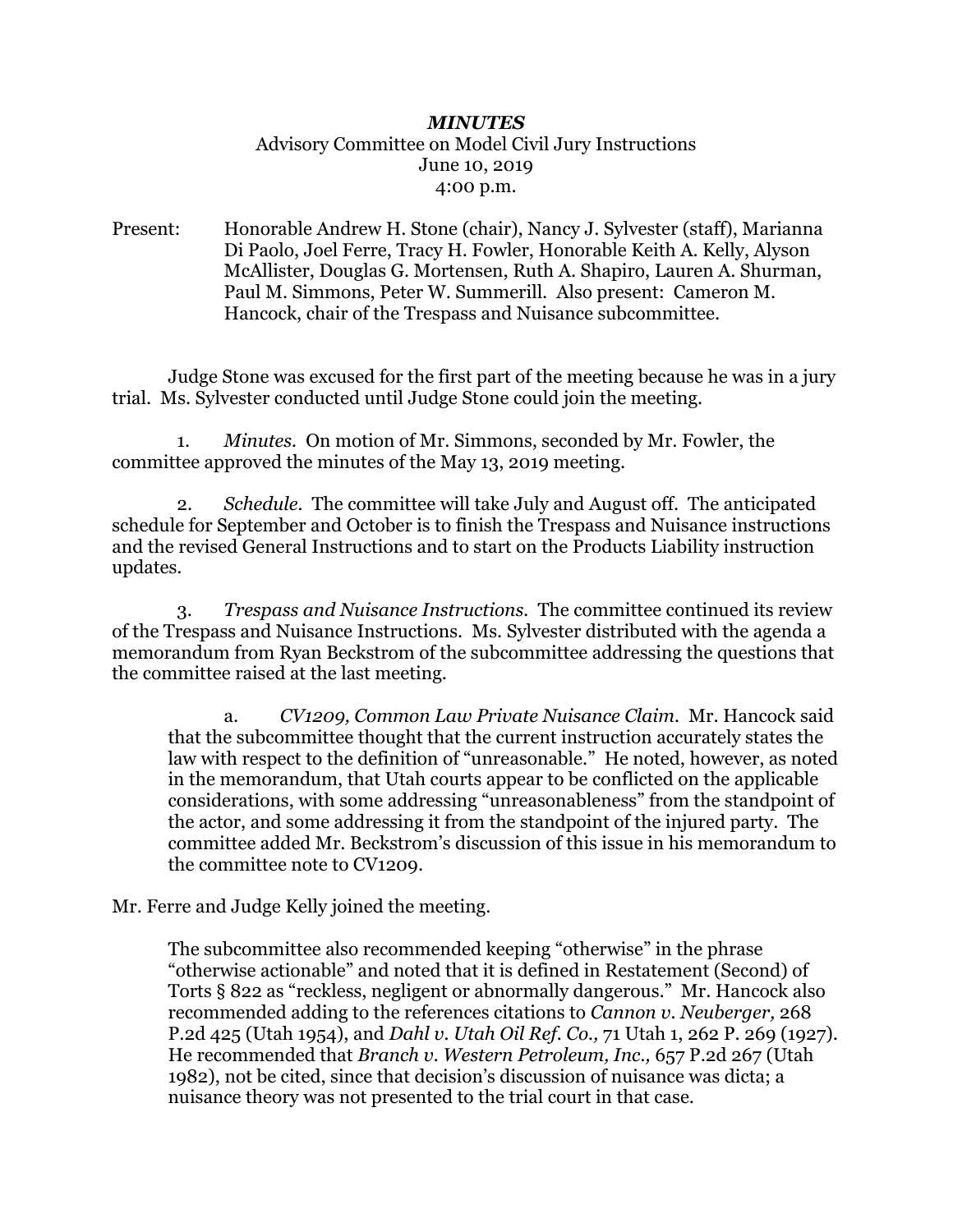Minutes June 10, 2019 Page 2

> Mr. Fowler noted that CV1208 ("Statutory Nuisance Claim") and CV1209 ("Common Law Private Nuisance Claim") have different definitions of "unreasonableness" and questioned whether they should be the same. Ms. Shurman noted that CV1208 does not purport to define "unreasonable" but just sets out factors the jury should consider in determining unreasonableness. And Mr. Summerill noted that the statute refers to the unreasonableness of the conduct, whereas the case law refers to the unreasonableness of the injury to the property.

Judge Stone joined the meeting.

The committee thought that the two instructions should probably have a consistent definition of unreasonableness unless there is some reason not to. Mr. Hancock offered to have the subcommittee look at the issue and to propose a separate instruction defining unreasonableness if it thought one was necessary.

Dr. Di Paolo joined the meeting.

The committee discussed whether a definition of unreasonableness should be included in each instruction (CV1208 & CV1209) or whether it should be its own instruction. The committee thought it best to include it in each instruction. Judge Kelly noted that otherwise the jury might think that the separate instruction also applies to other claims where unreasonableness might be relevant, such as negligence. Judge Stone suggested adding to the committee note that the committee relied on the statute and case law in defining unreasonableness, that there is no case saying that the test is different for each form of private nuisance, and that counsel should have some leeway to argue reasonableness or unreasonableness under the circumstances.

b. *CV1210, Public Nuisance.* The committee had asked the subcommittee if there was a common-law public nuisance claim as well as the statutory claim. The subcommittee thought that there was but that the elements for such a claim were not clearly set forth in Utah law. At Mr. Simmons's suggestion, the committee added a committee note that says: "This instruction cites the elements for a statutory public nuisance claim. There may also be a common law claim. *See Riggins v. Dist. Court of Salt Lake Cty.,* 51 P.2d 645, 662  $(1935).$ "

Ms. McAllister and Mr. Hancock were excused.

 4. *General Instructions.* Judge Kelly gave some background on the committee's decision to revisit the general instructions. It started out as an attempt to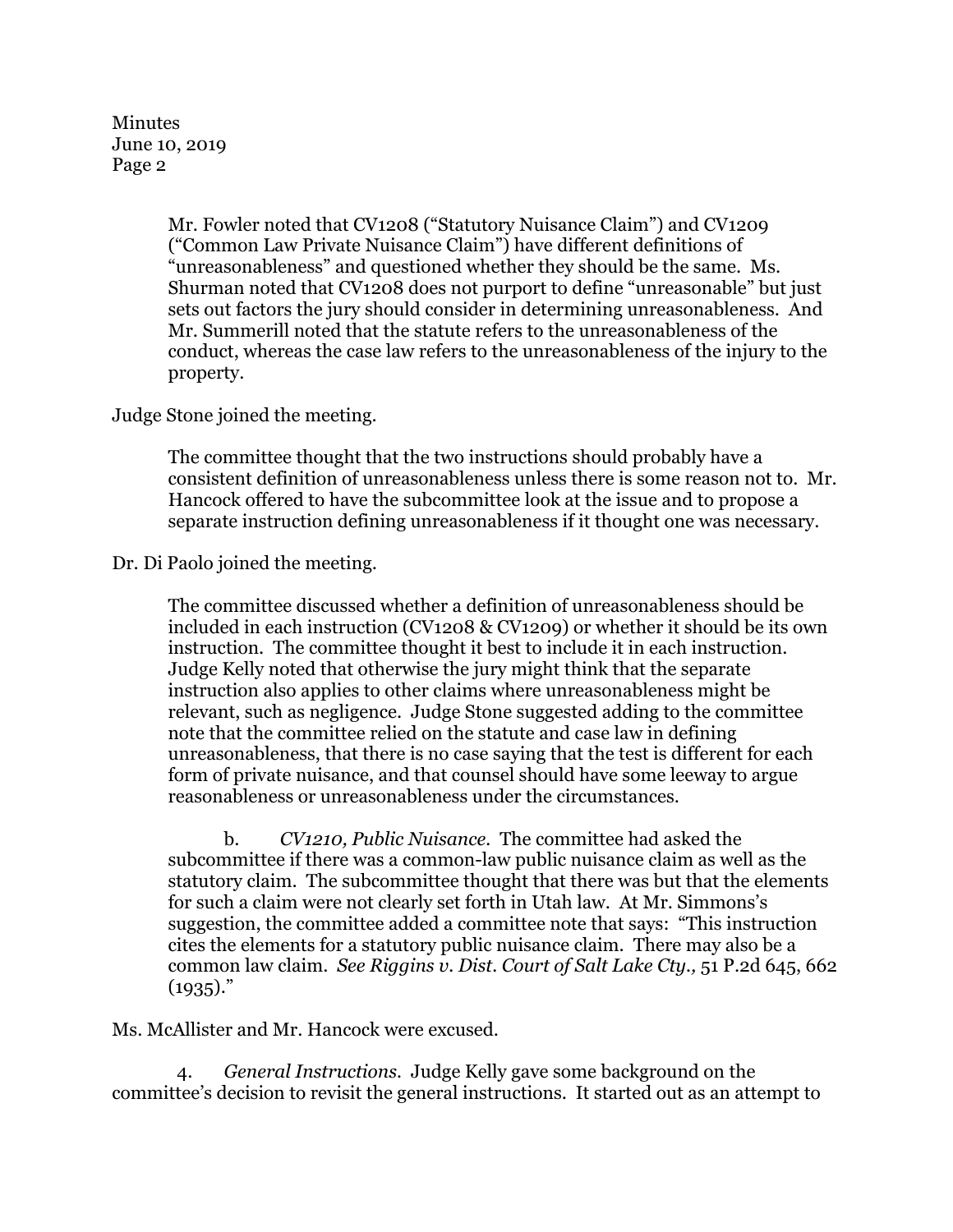Minutes June 10, 2019 Page 3

make the general civil and general criminal instructions consistent. That attempt was not successful, but in the process, Judge Kelly and his subcommittee thought that some of the general criminal instructions were better than their civil counterparts and that they should be adopted or adapted for the civil instructions. The subcommittee also tried to define more clearly which general instructions should be given at the beginning of trial and which should be given after the presentation of evidence. The general instructions numbered CV151 et seq. have been renumbered and are meant to be given post-evidence. Finally, the subcommittee also edited and updated some of the instructions.

a. *CV109, Juror Questions.* Judge Stone asked if there was an instruction on juror questions. There was not a separate instruction on juror questions in the model civil instructions. Judge Stone suggested adapting CR111, "Juror Questions," for the general civil instructions. He thought that the instruction should make it clear that jurors were not required to ask questions. Dr. Di Paolo thought CR111 was problematic to the extent it told the jury that the court would allow the question only if "it is legally permissible" and "appropriate." The committee thought it better to just say that some questions may not be allowed. They may be relevant and appropriate questions, for example, but just not for the particular witness or may be covered in other, future testimony. The committee adopted the following instruction as new CV109:

During the trial you may submit questions to be asked of the witnesses, but you are not required to do so. You should write your questions down as they occur to you. Please do not ask your questions out loud. To make sure the questions are legally appropriate, we will use the following procedure: After the lawyers have finished questioning each witness, I will ask if you have any questions. You should hand your questions to the bailiff when I ask for them. I will review them with the lawyers to make sure they are allowed. I will tell you if your questions are allowed or not.

Ms. Shurman asked whether the instruction should address other issues covered in Utah Rule of Civil Procedure 47(j), such as that the court may rephrase the question or discontinue questioning altogether. The committee did not think it needed to say so. On motion of Ms. Shapiro, seconded by Judge Kelly, the committee approved new CV109.

b. *CV101, General Admonitions.* Dr. Di Paolo suggested restructuring the second and fourth paragraphs of CV101, to start by saying "although it may seem natural," and then to say why it is not allowed. The committee also approved dropping outdated references to Blackberries, PDAs, Facebook,